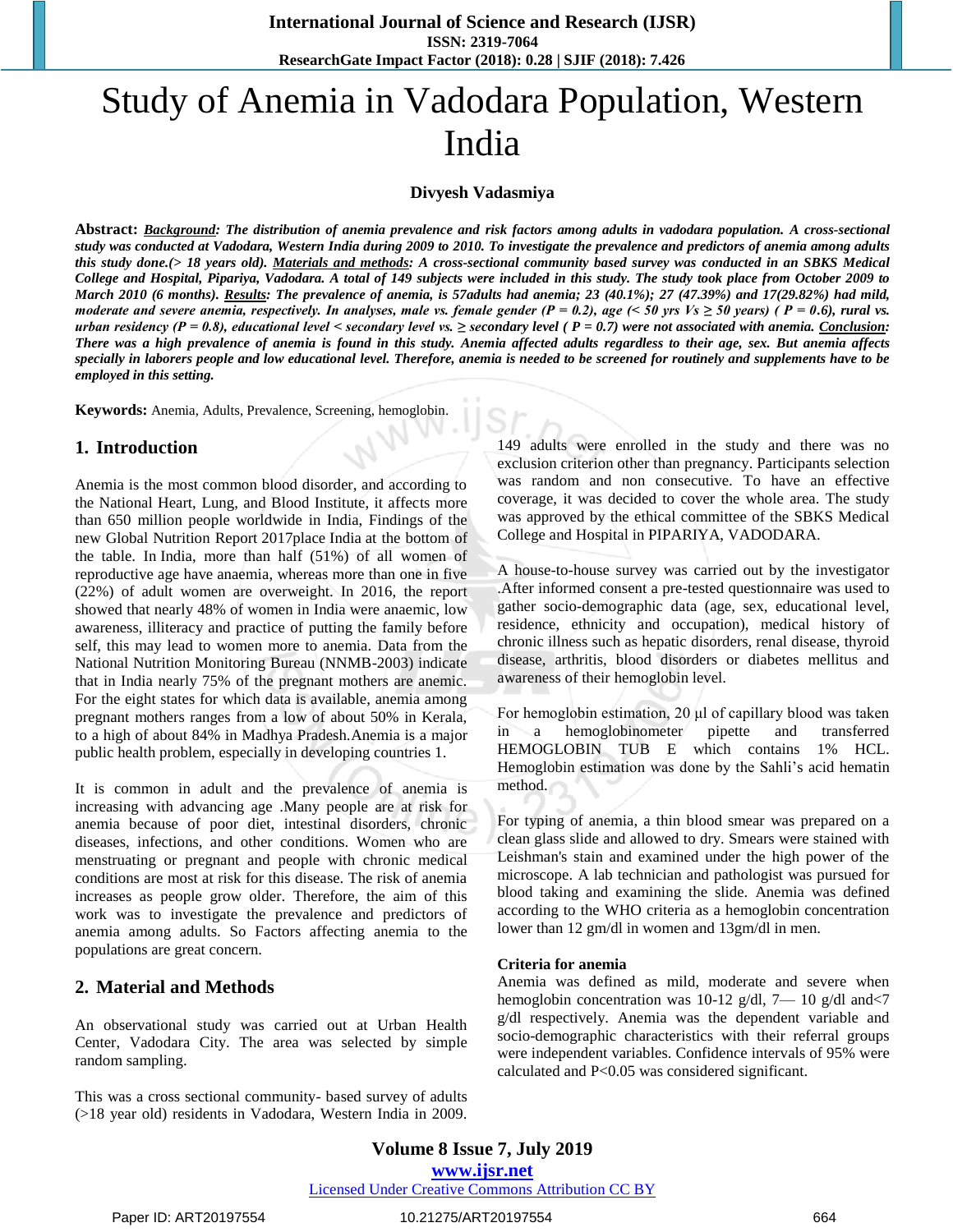#### **3. Result**

Blood test results of 149 adult persons were included in the study. Out of these 149 subjected, 74(49.6%) were females. A statistically significant association of anemia was found with the socio-economic status of study subjects.The entire prevalence of anemia among the surveyed subjects was 38.24% (57/149) and it was 25.4% and 27.5% among male and female, respectively (P=0.2>0.05)

**Table 1:** Eating habit Status of Study participants

| <b>Status</b>  | Anemic (%) | Non-anemic (%) | Total $(\%)$ |
|----------------|------------|----------------|--------------|
| vegetarian     | 65(43.6)   | 36(24.16)      | 101(67.7)    |
| Non vegetarian | 00         | 6(4.02)        | 6(4.02)      |
| Only egg       | 20(13.42)  | 22(14.76)      | 42(28.18)    |
| Total          | 85(57.02%) | 64(42.9%)      | 149(100)     |

Type of eating habits is associated with anemia. Among these 65 (43.6%) participants were vegetarian.

**Table 2:** Comparison of mean height and mean weight of .<br>Subjects and

| subjects      |                 |            |              |                     |
|---------------|-----------------|------------|--------------|---------------------|
| variables     | Anemic $(n=95)$ |            |              | Non-anemic $(n=54)$ |
|               | Male            | Female     | Male         | Female              |
| height $(cm)$ | $145 \pm 25$    | $110+10$   | $165 \pm 16$ | $115 \pm 10$        |
| weight $(kg)$ | $60+7.5$        | $37 + 3.5$ | $50+8$       | $40{\pm}9.5$        |

It was found that means height and mean weight of subjects with anemia is less as compared with that of subjects without anemia; the difference was statistically significant.

Majority of patients-126(97.7%) were vegetarian. The mean height anemic male group was  $145\pm 25$  and female was 110 $\pm$ 10 of 95 diagnosed participants was 49.2  $\pm$  3.2 (mean  $\pm$ SD) years. Age (< 50 yrs Vs  $\geq$  50 years) is non-significantly associated with anemic status.  $(P = 0.6 > 0.05)$ 

| Table 4: Family Income Status of Study participants |  |  |
|-----------------------------------------------------|--|--|
|                                                     |  |  |

**COLLEGE** 

| <b>Family Income</b> | Anemic (%) | Non-anemic (%) | Total $(\%)$ |
|----------------------|------------|----------------|--------------|
| <3000                | 60(65.1)   | 39(34.9)       | 99(64.3)     |
| 3000-5000            | 14(33.3)   | 11(66.7)       | 25(6.9)      |
| 5000-15000           | 13(36.3)   | 12(63.7)       | 25(8.6)      |
| Total                | 87(36.4)   | 62(63.6)       | 149(100)     |

65.1% was anemic whose family income was <3000 .significant difference is seen between Anemic Group of less income & higher income status.

**Table 4:** Social status co-relates with anemia

| Factor               | Participants n=149 Anemic Non anemic |  |
|----------------------|--------------------------------------|--|
| Socioeconomic status |                                      |  |
| Upper middle         |                                      |  |
| Lower middle         |                                      |  |
| Lower                |                                      |  |

**None of the subjects belonged to socio-economic strata I (upper) and V (lower)**

| Table 5: Anemia Status of Study participants |  |
|----------------------------------------------|--|
|----------------------------------------------|--|

| Severity of anemia           | Frequency (%) |
|------------------------------|---------------|
| Mild (Hb = $10-12g/dl$ )     | 23 (40.1%)    |
| Modearate (Hb = $7-10$ g/dl) | 27 (47.39%)   |
| Severe $(Hb=<7/dl)$          | 17 (29.82%)   |
| Total                        |               |

Out of 149 subjects, 52 subjects (69.2%) had mild anemia Hb 10 to  $\langle 12 \text{ gm}\% \rangle$  while 50 subjects (30.8%) had moderate anemia [Hb 7 to < 10 gm%]. 47 subjects had severe anemia.

In analyses, vegetarian vs.non -vegetarian  $(P = 0.002)$ , income (P=0.6), socio-economic statusp=0.001 were associated with anemia.

# **4. Discussion**

The overall prevalence of anemia Out of 149 subjects, Anemia was mild, moderate and severe in52,50,47, respectively. The mean hemoglobin level was  $10.5 \pm 2.2$  gm/dl of Total 149 Participants. Almost all 96.3%) of the anemic subjects perceived themselves as non-anemic ones. History of tuberculosis and renalinsufficiency were reported in 1 and 4 anemic persons, respectively. While none of the patients had hookworms, two of them had urinary tract infections andone of them had P. falciparum malaria.

In this study, a significant association of anemia was found with socio-economic status, which may be due to the availability of high quality food with better socio-economic status. A significant association of the prevalence of anemia with eating habits status of participants reflects better awareness among literate mothers, as well as better socioeconomic conditions.

The present study was aimed to evaluate the prevalence of anemia in vadodara population. The results shown anemia affects adults in lower economic status, lower income group, and food habits nd residence status, which are increasing with chronic illness. In the current study, only one patient had P. Falciparum malaria. The area is characterized by unstable malaria transmission. Therefore, there is a need to re-evaluate or strengthen the current strategies to control anemia among adults in this setting. In this study also found significant association between Hb concentration and the parents' family income, and body mass index.

In the present study, mean height and mean weight of subjects with anemia was significantly less than subjects without anemia, which suggests that anemia affects the overall population

This study revealed that, anemia is a major health problem in Vadodara, Western India. According to the WHO, a severe public health problem exists if the prevalence of anemia is  $\geq 40\%$  in any group<sup>1</sup>. The prevalence of anemia usually increases incidence of chronic illness and poor nutritional status in old people  $8.9$ . Anemia was reported in 16%–44% of patients with Tuberculosis<sup>10,11</sup>. Like the tuberculosis itself, other infections might lead to anemia by Suppressing erythropoiesis by Inflammatory mediators $12$  In the current study, only four patient having malaria treatment running on. The area is known for unstable malaria transmission.

The major limitation of our study is that we didn't find any particular cause for anemia. We have to investigate the

**Volume 8 Issue 7, July 2019 www.ijsr.net**

Licensed Under Creative Commons Attribution CC BY